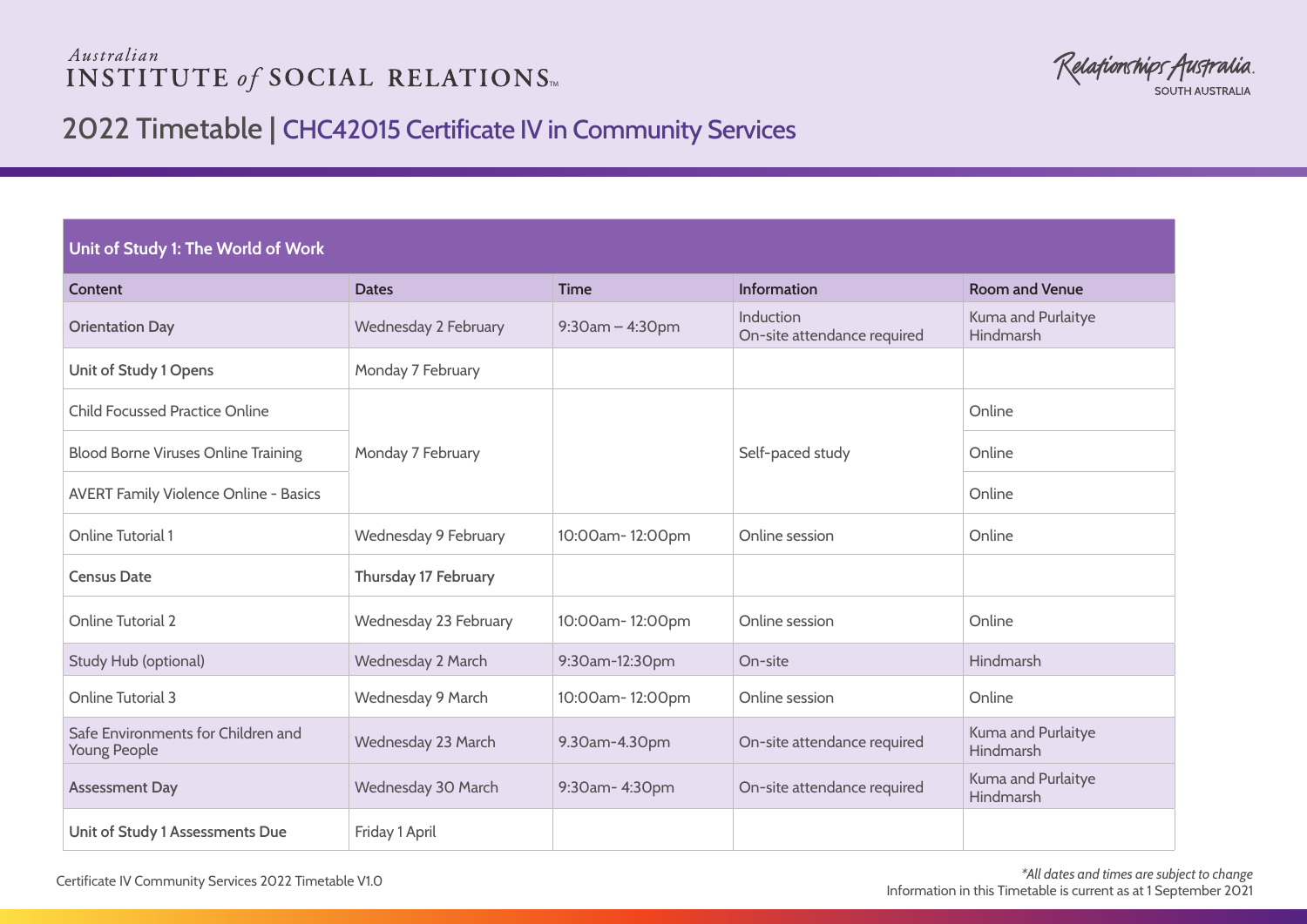## **Unit of Study 2: Communication, Diversity and Interacting with Others**

| Content                                                         | <b>Dates</b>       | <b>Time</b>     | <b>Information</b>          | <b>Room and Venue</b>           |
|-----------------------------------------------------------------|--------------------|-----------------|-----------------------------|---------------------------------|
| Unit of Study 2 Opens                                           | Monday 11 April    |                 |                             |                                 |
| <b>Cultural Fitness Online</b>                                  | Monday 11 April    |                 | Self-paced study            | Online                          |
| Online Tutorial 4                                               | Wednesday 13 April | 10:00am-12:00pm | Online session              | Online                          |
| Study Hub (optional)                                            | Wednesday 20 April | 9:30am-12:30pm  | On-site attendance          | Hindmarsh                       |
| <b>Census Date</b>                                              | Thursday 21 April  |                 |                             |                                 |
| Cultural Safety @ Work                                          | Wednesday 27 April | 9:30am-4:30pm   | On-site attendance required | Kuma and Purlaitye<br>Hindmarsh |
| Working with Diversity Workshop<br>(Tutorial & Assessments inc) | Wednesday 4 May    | 9:30am-4:30pm   | On site attendance required | Kuma and Purlaitye<br>Hindmarsh |
| <b>Online Tutorial 5</b>                                        | Wednesday 11 May   | 10:00am-12:00pm | Online session              | Online                          |
| <b>Assessment Day</b>                                           | Wednesday 25 May   | 9.30am-4.30pm   | On-site attendance required | Kuma and Purlaitye<br>Hindmarsh |
| Unit of Study 2 Assessments Due                                 | Friday 3 June      |                 |                             |                                 |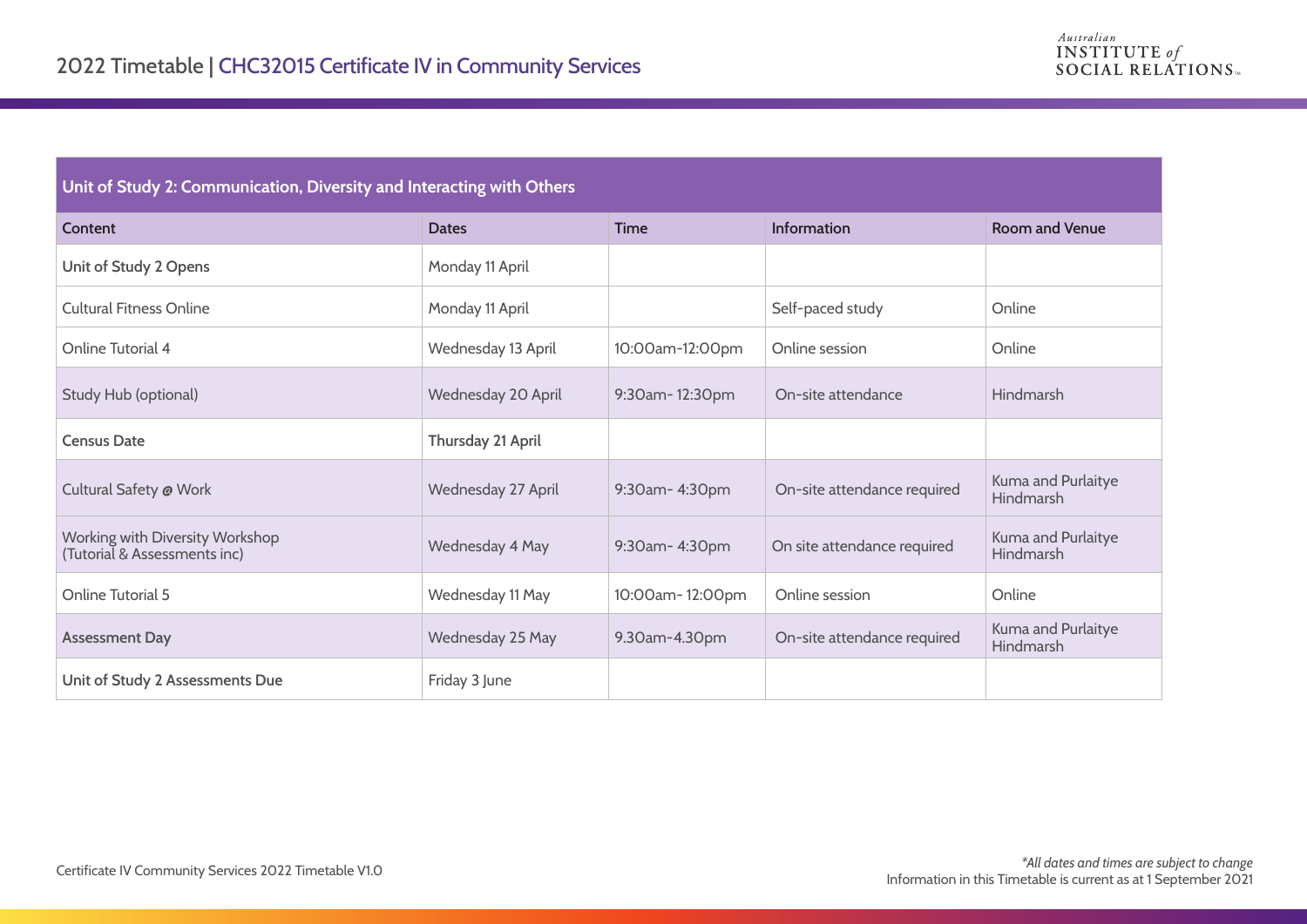#### **Unit of Study 3: Responding to Issues in Community Work**

| Content                                                       | <b>Dates</b>       | <b>Time</b>      | Information                    | <b>Room and Venue</b>           |
|---------------------------------------------------------------|--------------------|------------------|--------------------------------|---------------------------------|
| Unit of Study 3 Opens                                         | Monday 13 June     |                  |                                |                                 |
| Orientation to the South Australian<br><b>Gambling Sector</b> | Monday 13 June     |                  | Self-paced study online        | Online                          |
| <b>AVERT Screening and Safety Planning</b>                    |                    |                  |                                | Online                          |
| Online Tutorial 6                                             | Wednesday 15 June  | 10:00am-12:00pm  | Online session                 | Online                          |
| Mental Health First Aid - Day One                             | Wednesday 22 June  | 9.30am-4.30pm    | On-site attendance<br>required | Kuma and Purlaitye<br>Hindmarsh |
| Mental Health First Aid - Day Two                             | Thursday 23 June   | 9.30am-4.30pm    | On-site attendance<br>required | Kuma and Purlaitye<br>Hindmarsh |
| <b>Census Date</b>                                            | Thursday 23 June   |                  |                                |                                 |
| <b>Online Tutorial 7</b>                                      | Wednesday 29 June  | 10:00am-12:00pm  | Online session                 | Online                          |
| Online Tutorial 8                                             | Wednesday 13 July  | 10:00am-12:00pm  | Online session                 | Online                          |
| Study Hub (optional)                                          | Wednesday 20 July  | 9:30am - 12:30pm | On-site                        | <b>Hindmarsh</b>                |
| Online Tutorial 9                                             | Wednesday 27 July  | 10:00am-12:00pm  | Online session                 | Online                          |
| <b>Assessment Day</b>                                         | Wednesday 3 August | 9:30am-4:30pm    | On-site attendance<br>required | Kuma and Purlaitye<br>Hindmarsh |
| Unit of Study 3 Assessments Due                               | Friday 5 August    |                  |                                |                                 |

Certificate IV Community Services 2022 Timetable V1.0